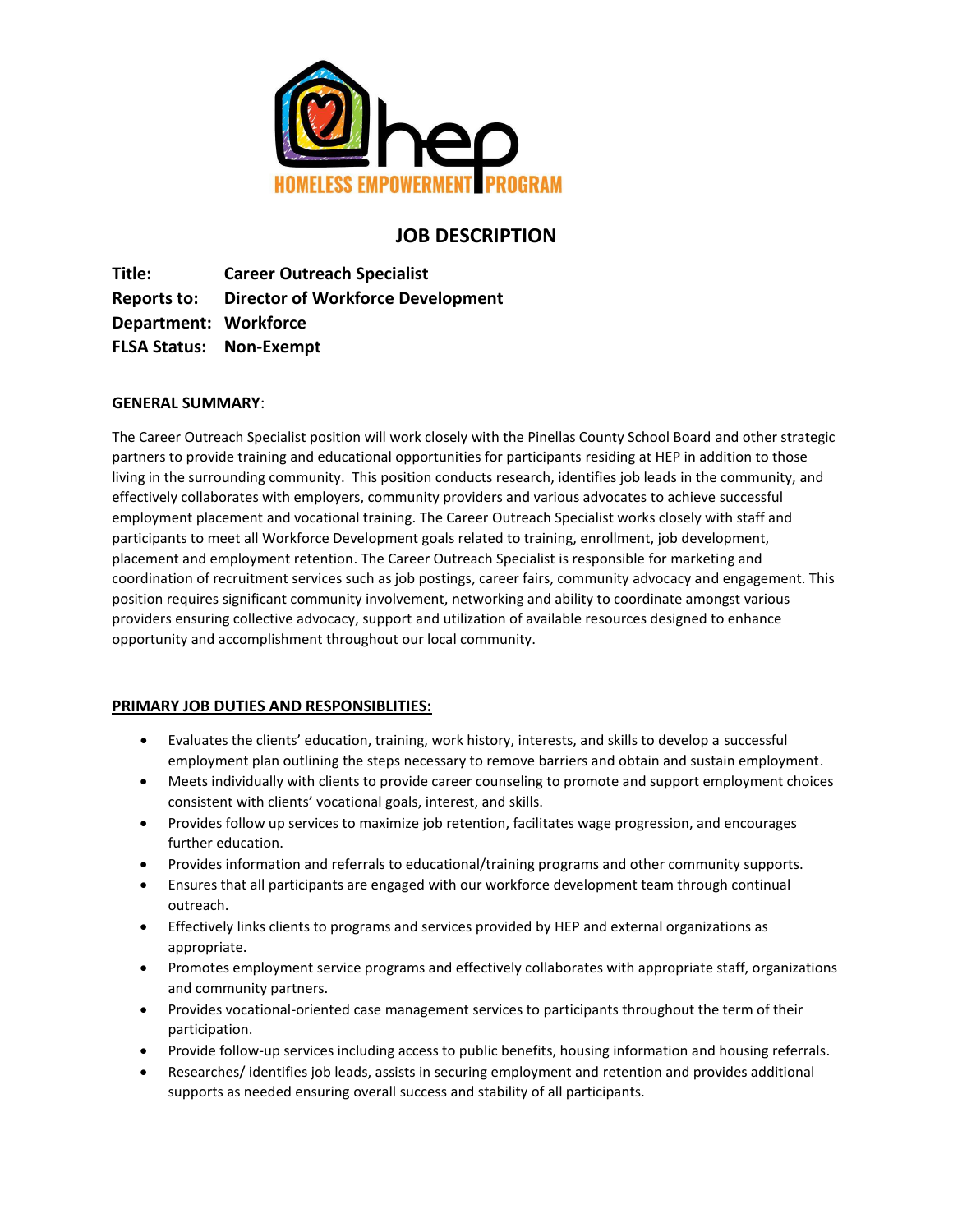

- Meets all required performance standards including established monthly outcomes.
- Attends weekly staff meetings and other meetings/trainings as required.
- Adheres to Program Operating Procedures.
- Performs other related duties as assigned by Director of Workforce Development.

# **EDUCATION, KNOWLEDGE AND SKILLS:**

- Bachelor Degree in Human or Social Services preferred
- Minimum of two (2) years' experience as an employment counselor in workforce development, job training, adult education, or adult development programs.
- Current, clean Florida Driver's License to provide transportation of clients through company vehicles
- Working knowledge of workforce development principles, theories, and practices.
- Demonstrated ability to establish priorities, implement plans, and meet deadlines.
- Individual must have high degree of knowledge and training working with diverse populations
- Ability to collaborate with community offices and organizations to establish effective support networks.
- Basic knowledge of severe and persistent mental illness and substance abuse
- Knowledge of the functions of case management
- Enhanced knowledge of resources in the community available for the homeless population
- Strong oral and written communications and interpersonal skills
- Strong organizational, time management and data management skills
- Proven ability to work effectively both individually and as part of a team
- Ability to multi-task and problem solve under pressure and easily adapt to change
- Superior customer service and speaking skills among various audiences a MUST
- Ability to represent HEP and the homeless adults it serves to employers, career centers, and other agencies delivering employment and training services.
- Strong Microsoft Office Suite (Outlook, Word, Excel, Power Point) skills
- Ability to resolve conflicts diplomatically, to be decisive and to make professional judgments with approval from the Director of Workforce Development
- Successful candidate must possess the temperament to work with individuals with untreated mental illness and substance abuse issues around vocational and employment issues
- Demonstrated ability to develop partnerships with external agencies and resources
- Experience in conducting workshops, developing presentations, and project facilitation

### **WORKING CONDITIONS:**

- The physical environment requires the employee to work both inside and outside in heat, wet/humid, dry/arid conditions
- Sitting, standing, walking, bending, reaching and ability to lift up to 35 pounds
- Current, clean Florida Driver's License to provide transportation of clients using company vehicles

*The above declarations are not intended to be an "all-inclusive" list of duties and responsibilities of the job described, nor are they intended to be such a listing of the skills and abilities required to do the job. Rather, they are intended only to describe the general nature of the job, and be a reasonable representation of its activities.*